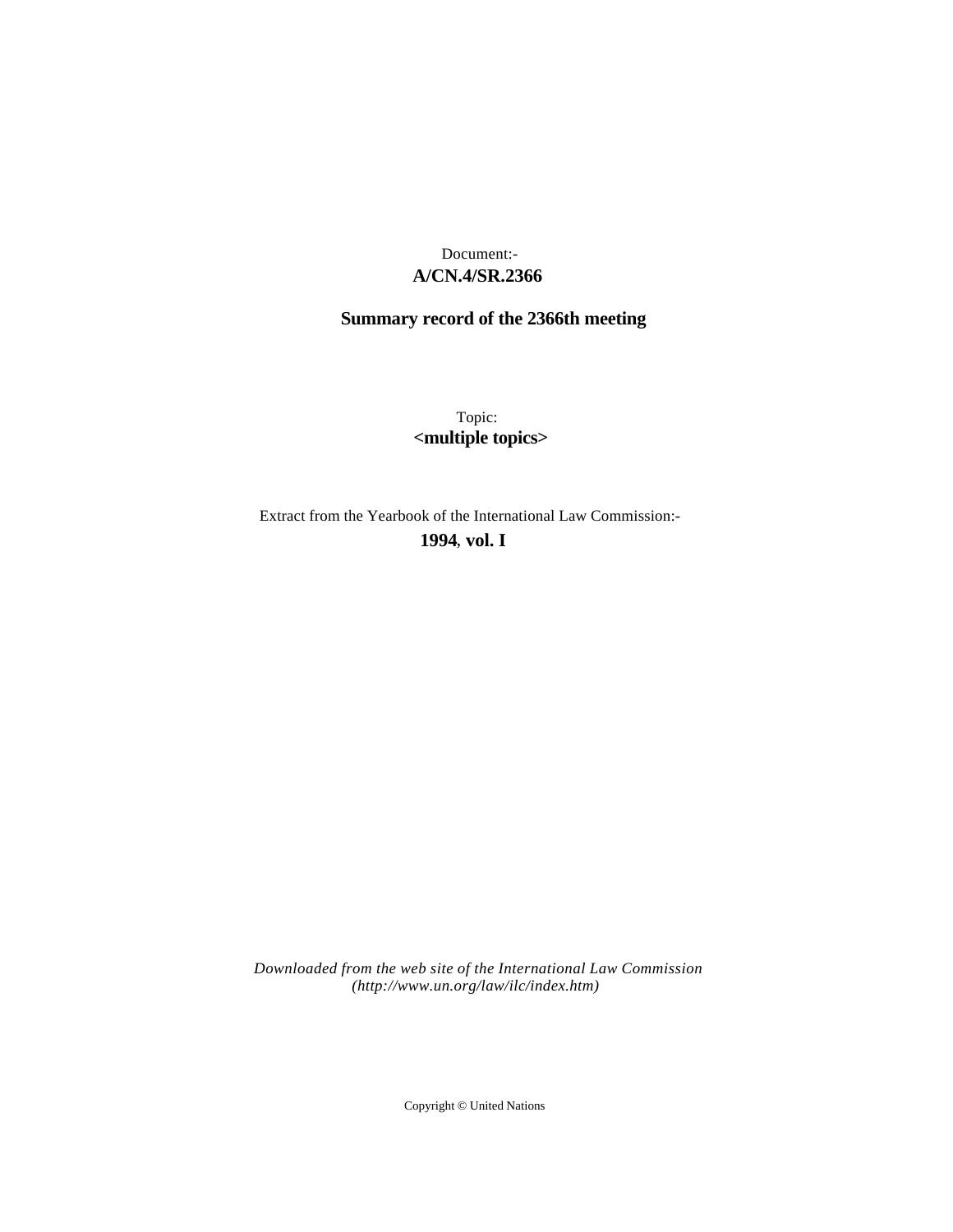**(/) the standards of protection which the States likely to be affected apply to the same or comparable activities and the standards applied in comparable regional or international practice.**

67. Mr. BOWETT (Chairman of the Drafting Committee) said that the purpose of the article was to provide some guidance for States in their consultations with regard to an equitable balance of interests, in which respect many facts had to be established and all the relevant factors and circumstances had to be weighed. In view of the diversity of activities and situations, the article set forth a non-exhaustive list of those factors and circumstances and no priority or weight was assigned to them. In general, the factors and circumstances indicated would allow the parties to compare the costs and benefits in each particular case.

68. Subparagraph *(a)* compared the degree of risk and the availability of means of preventing or minimizing such risk and of repairing the harm. The degree of risk could be high, but there might be measures that could prevent that risk or good possibilities for repairing the harm. The comparisons there were both quantitative and qualitative.

69. Subparagraph *(b)* compared the importance of the activity, in terms of its social, economic and technical advantages for the State of origin, and the potential harm to the States likely to be affected.

70. Subparagraph (c) made the same comparison as subparagraph  $(a)$ , but as it applied to the environment. The concept of transboundary harm as used in subparagraph *(a)* could, of course, be interpreted as applying to the environment, but the Drafting Committee had wished to make a distinction, for the purposes of the article, between harm to some part of the environment which could be translated into value deprivation to individuals and could be assessable by standard economic and monetary means, on the one hand, and harm to the environment that was not susceptible to such measurement, on the other. The former was covered by subparagraph *(a)* and the latter by subparagraph  $(c)$ .

71. Subparagraph *(d)* compared the economic viability of the activity with the costs of prevention demanded by the States likely to be affected. Such costs should not be so high as to make the activity economically non-viable. Economic viability was also assessed in terms of the possibility of conducting the activity elsewhere or by other means or by replacing it with an alternative activity. The words "conducting [the activity] by other means" referred to situations in which, for example, one type of chemical substance, which might be the source of transboundary harm, could be replaced by another chemical substance or where mechanical equipment in the plant or factory could be replaced by different equipment. The words "replacing [the activity] with an alternative activity" were intended to take account of the possibility of securing the same or comparable results by another activity with no risk, or much lower risk, of significant transboundary harm.

72. Subparagraph *(e)* provided that one of the elements which determined the choice of preventive measures was the willingness of the States likely to be affected to contribute to the cost of prevention. If such States were

prepared to contribute to the expense of preventive measures, it might be reasonable to expect, all other things being equal, that the State of origin could take more costly, but also more effective, preventive measures.

73. Subparagraph  $(f)$  compared the standards of prevention demanded of the State of origin with those applied to the same or comparable activity in the State likely to be affected. The rationale was that, in general, it might be unreasonable to demand that the State of origin should comply with a much higher standard of prevention than that applied by the States likely to be affected. That factor was not, however, in itself conclusive. If the State of origin was highly developed and applied domestically established environmental law regulations, it might have to apply its own standards of prevention, even if they were substantially higher than those applied by a State likely to be affected, in a developing country where there might be few if any regulations on prevention. States should also take into account the standards of prevention applied to the same or comparable activities in other regions or the international standards of prevention adopted for similar activities. That was particularly relevant when the States concerned did not have any standard of prevention for such activities or they intended to improve their existing standards.

74. Mr. EIRIKSSON said he noted that subparagraph *(c)* spoke of "adverse effects", whereas, throughout the rest of the draft articles, the word used was "harm". He therefore proposed that, for the sake of consistency, the beginning of subparagraph *(c)* should be reworded to read: "The risk of harm to the environment ..." . He further proposed that the concept of equitable balance, referred to at the beginning of the article, should be repeated in the title, which would then become "Factors involved in an equitable balance of interests".

75. Mr. ROSENSTOCK said that, to be completely consistent, the word "significant" should be added to the word "harm".

76. The CHAIRMAN said that, if he heard no objection, he would take it that the Commission agreed to adopt article 20, as amended by Mr. Eiriksson and Mr. Rosenstock.

*It was so agreed.*

*Article 20, as amended, was adopted.*

*The meeting rose at 1.05 p.m.*

# **2366th MEETING**

*Wednesday, 13 July 1994, at 3.10p.m.*

*Chairman:* Mr. Vladlen VERESHCHETIN

*Present:* Mr. Al-Baharna, Mr. Arangio-Ruiz, Mr. Barboza, Mr. Bowett, Mr. Calero Rodrigues, Mr. de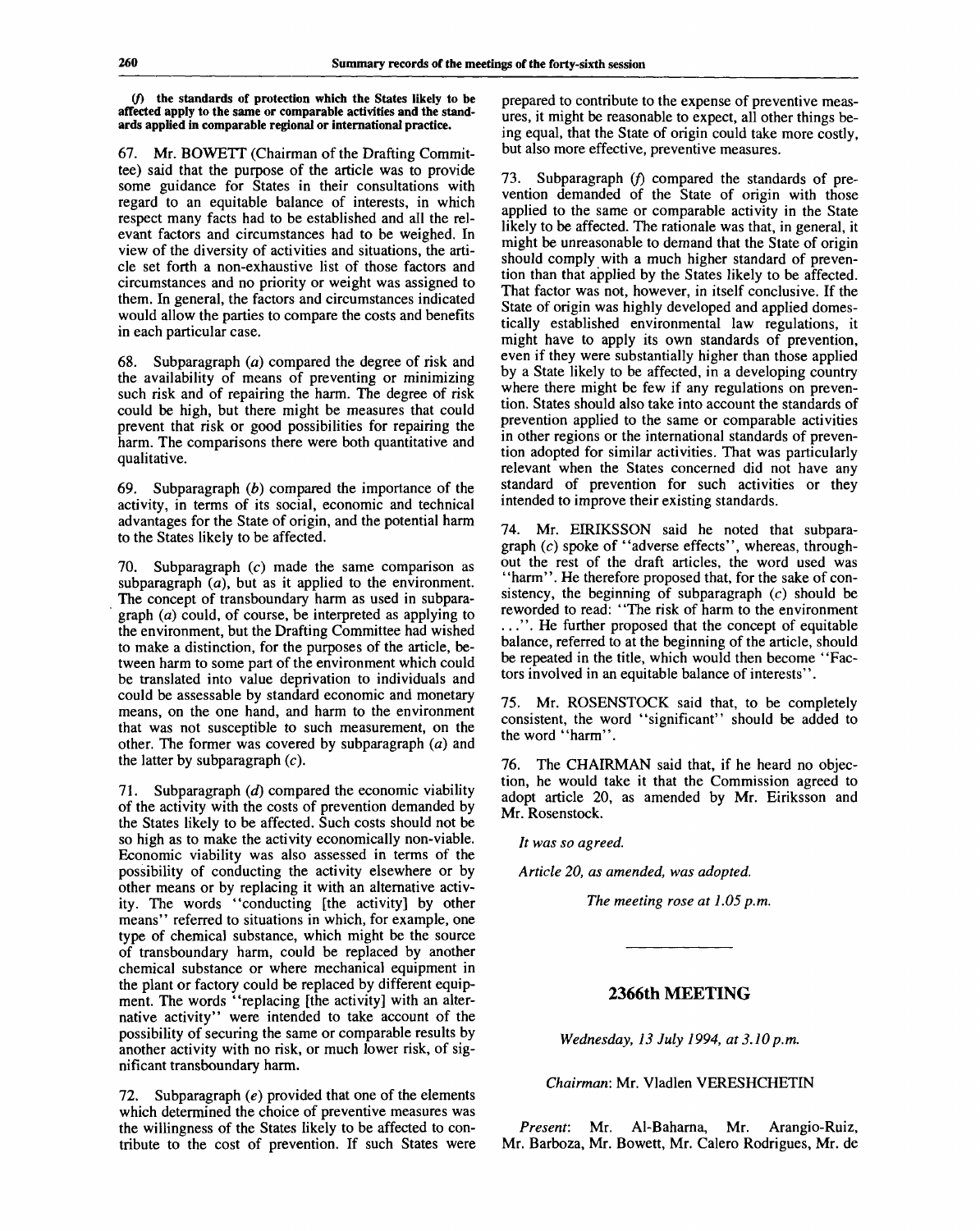Saram, Mr. Eiriksson, Mr. Fomba, Mr. Giiney, Mr. He, Mr. Jacovides, Mr. Kabatsi, Mr. Mahiou, Mr. Mikulka, Mr. Pambou-Tchivounda, Mr. Pellet, Mr. Razafindralambo, Mr. Robinson, Mr. Rosenstock, Mr. Thiam, Mr. Tomuschat, Mr. Vargas Carreño, Mr. Yamada, Mr. Yankov.

# **State responsibility** *(continued)\** **(A/CN.4/453 and Add.1-3,<sup>1</sup> A/CN.4/457, sect. D, A/CN.4/461 and Add.1-3,<sup>2</sup> A/CN.4/L.501)**

### [Agenda item 3]

DRAFT ARTICLES PROPOSED BY THE DRAFTING COMMITTEE

1. The CHAIRMAN invited the Chairman of the Drafting Committee to introduce articles 11 to 14 of part two of the draft articles on State responsibility as adopted by the Drafting Committee at the forty-fifth and forty-sixth sessions of the Commission (A/CN.4/L.501). The titles and texts of those provisions read as follows:

#### *Article 11. Countermeasures by an injured State*

**1. As long as the State which has committed an internationally wrongful act has not complied with its obligations under articles 6 to 10** *bis,* **the injured State is entitled, (subject to the conditions and restrictions set forth in articles 12, 13 and 14) not to comply with one or more of its obligations towards the State which has committed the internationally wrongful act, as necessary in the light of the response by the State which has committed the internationally wrongful act in order to induce it to comply with its obligations under articles 6 to 10** *bis.*

**2. Where a countermeasure against a State which has committed an internationally wrongful act involves a breach of an obligation towards a third State, such a breach cannot be justified as against the third State by reason of paragraph 1.**

#### *Article 12. Conditions relating to resort to countermeasures*

#### **1. An injured State may not take countermeasures unless:**

**(a) it has recourse to a [binding/third party] dispute settlement procedure which both the injured State and the State which has committed the internationally wrongful act are bound to use under any relevant treaty to which they are parties; or**

*(b)* **in the absence of such a treaty, it offers a [binding/third party] dispute settlement procedure to the State which has committed the internationally wrongful act.**

**2. The right of the injured State to take countermeasures is suspended when and to the extent that an agreed [binding] dispute settlement procedure is being implemented in good faith by the State which has committed the internationally wrongful act, provided that the internationally wrongful act has ceased.**

**3. A failure by the State which has committed the internationally wrongful act to honour a request or order emanating from the dispute settlement procedure shall terminate the suspension of the right of the injured State to take countermeasures.**

#### *Article 13. Proportionality*

**Any countermeasure taken by an injured State shall not be out of proportion to the degree of gravity of the internationally wrongful act and the effects thereof on the injured State.**

#### *Article 14. Prohibited countermeasures*

**An injured State shall not resort, by way of countermeasure, to:**

*(a)* **the threat or use of force as prohibited by the Charter of the United Nations;**

*(b)* **extreme economic or political coercion designed to endanger the territorial integrity or political independence of the State which has committed an internationally wrongful act;**

*(c)* **any conduct which infringes the inviolability of diplomatic or consular agents, premises, archives and documents;**

*(d)* **any conduct which derogates from basic human rights; or**

*(e)* **any other conduct in contravention of a peremptory norm of general international law.**

2. Mr. BOWETT (Chairman of the Drafting Committee) reminded members that, at the Commission's fortyfifth session, the Drafting Committee had adopted for articles 11 to 14 texts that had been introduced by the then Chairman of the Drafting Committee, Mr. Mikulka, but had not been acted on in plenary pending the submission of the relevant commentaries.<sup>3</sup> In his sixth report (A/CN.4/461 and Add.1-3), the Special Rapporteur had proposed rewording articles 11 and 12 and the Commission had agreed to refer his proposals to the Drafting Committee. The document before the Commission (A/CN.4/L.501) therefore contained article 11 as it had emerged from the discussion in the Drafting Committee at the present session and articles 12, 13 and 14 as adopted by the Drafting Committee at the forty-fifth session in 1993.<sup>4</sup> Since articles 13 and 14 had not been referred back to the Drafting Committee at the present session they required no comment on his part and he would simply refer the Commission to the presentation made by the Chairman of the Drafting Committee at the forty-fifth session of the Commission.

3. The Drafting Committee had re-examined the text of article 11 as adopted at the forty-fifth session in the light of the Special Rapporteur's contention that the concept of adequate response must have a place in the article if a proper balance was to be struck between the position of the injured State and that of the wrongdoing State. The Special Rapporteur took the view that the effect of the omission of the notion of adequate response would be to allow the injured State too much scope to use countermeasures in order to compel both cessation and reparation. In the case of cessation, the injured State would be allowed to apply countermeasures without the wrongdoing State being given any opportunity to explain, for example, that there was no wrongful act or that the wrongful act was not attributable to it. In the case of reparation, the injured State might continue to be the target of countermeasures even after it had admitted its responsibility and even though it was in the process of providing reparation and/or satisfaction.

4. The Drafting Committee had noted that, because the text it adopted at the previous session made the right of the injured State to resort to countermeasures subject to the conditions and restrictions set forth in subsequent articles, it provided a safeguard against abuse, and that the requirement of proportionality went some way to meeting the Special Rapporteur's concerns. It had

**<sup>\*</sup> Resumed from the 2353rd meeting.**

**<sup>1</sup>**  *Yearbook. .. 1993,* **vol. II (Part One).**

**<sup>2</sup> Reproduced in** *Yearbook* **.** *. . 1994,* **vol. II (Part One).**

**<sup>3</sup>**  *Yearbook . . . 1993,* **vol. II (Part Two), para. 204.**

**<sup>4</sup> Ibid., vol. I, 2318th meeting, para. 3.**

**<sup>5</sup> Ibid., paras. 2-35.**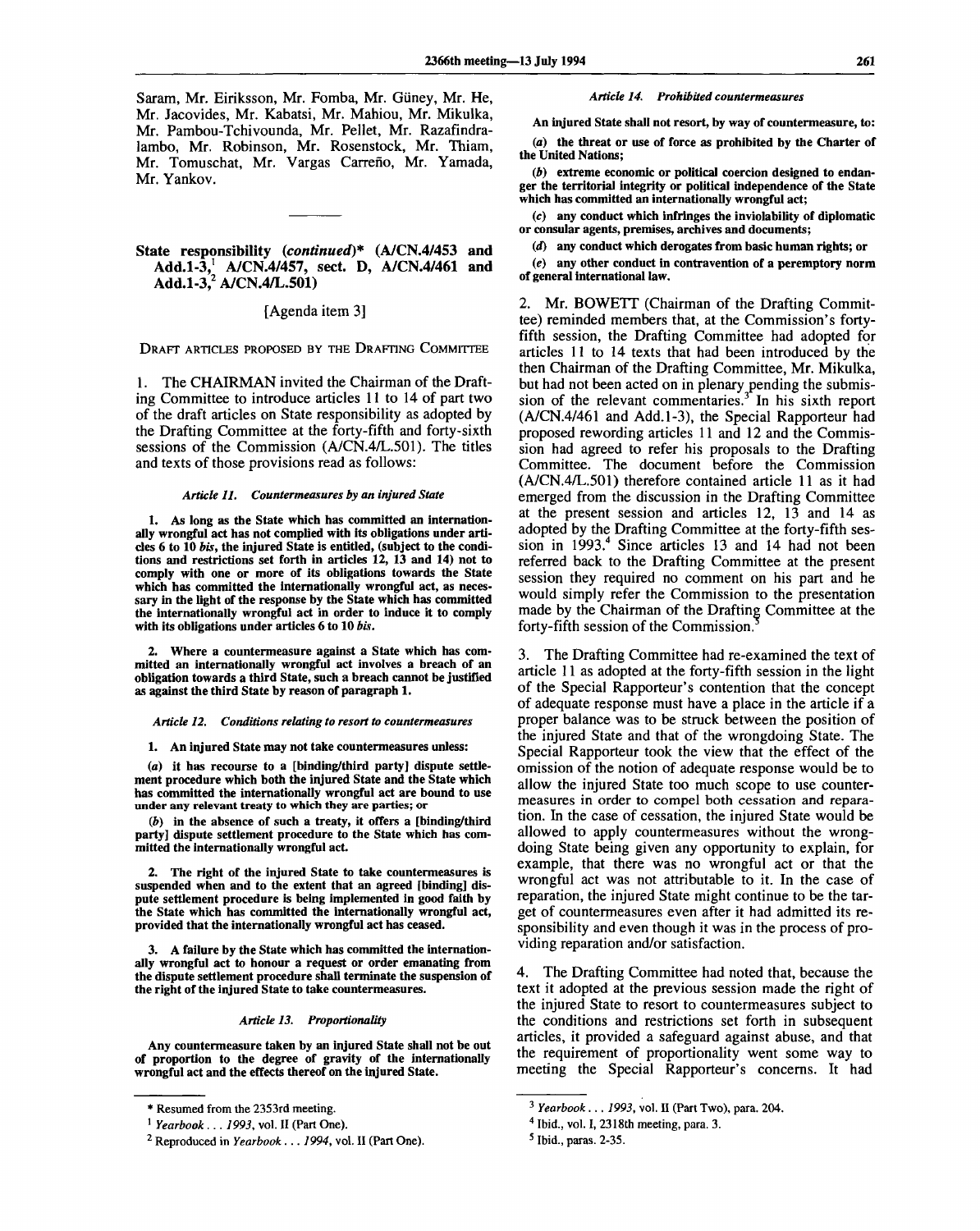further noted that the phrase "as necessary to induce [the wrongdoing State] to comply with its obligations under articles 6 to 10 *bis",* in paragraph 1, clearly implied that there were cases where resort or continued resort to countermeasures might not be necessary. At the same time, the Drafting Committee had agreed that, in such a sensitive area as that of countermeasures, there was merit in providing as much opportunity as possible for dialogue and that elaborating on the concept of necessity would serve a useful purpose. In that connection, when introducing article 11 at the previous session, the then Chairman of the Drafting Committee, Mr. Mikulka, had explained that the expression "as necessary" performed a dual function in that it first made it clear that countermeasures might be applied only as a last resort, where other means available to an injured State such as negotiations, diplomatic protests or measures of retortion would be ineffective in inducing the wrongdoing State to comply with its obligations and that it also indicated that the decision of the injured State to resort to countermeasures was to be made reasonably and in good faith and at its own risk.

5. To emphasize the desirability of a dialogue between the injured State and the wrongdoing State, the Drafting Committee had introduced, in paragraph 1, after the word "necessary", the phrase "in the light of the response by the State which has committed the internationally wrongful act". The phrase served a dual purpose. It made it incumbent on the wrongdoing State to take due account of the injured State's reaction in assessing the need for resort to countermeasures, and it encouraged the wrongdoing State to enter into a dialogue with the injured State.

6. Paragraph 2 of article 11 remained unchanged.

7. The text of article 12 was identical to that adopted by the Drafting Committee at the forty-fifth session. The Drafting Committee at the present session had discussed extensively successive versions of the text as proposed by the Special Rapporteur in his sixth report. It had tried in particular to structure article 12 on the basis of the Special Rapporteur's distinction between countermeasures, resort to which would have to be preceded by the initiation of a third party dispute settlement procedure, and urgent protective measures, which would not be subject to that precondition. However, the Drafting Committee had been unable, despite strenuous efforts by the Special Rapporteur and all members, to reach agreement on a rewording of article 12 along the lines proposed by the Special Rapporteur. Members would recall that the Commission had taken the decision to refer the Special Rapporteur's new proposals for articles 11 special Rapporteur's fiew proposals for articles 11<br>and 12 to the Drafting Committee<sup>6</sup> on the understanding that, if the Committee found it impossible to modify articles 11 and 12 as adopted by the Committee at the fortyfifth session, the Commission would revert to the text adopted at the previous session and that text would then form the basis of the action to be taken in plenary. In the light of that understanding, the Drafting Committee had no alternative but to revert to the text adopted for article 12 at the previous session. As that text had been introduced by the then Chairman of the Drafting Committee, he would again simply refer members to his statement.<sup>7</sup>

8. The CHAIRMAN suggested that, since the commentaries to articles 11, 13 and 14 were available, the Commission should consider those three articles first and then turn to article 12.

*It was so agreed.*

ARTICLE 11 (Countermeasures by an injured State)

# *Paragraph 1*

9. Mr. CALERO RODRIGUES said that the phrase "in the light of the response by the State which has committed the internationally wrongful act", in paragraph 1, made no sense. Response to what? The Drafting Committee had in fact included that phrase in article 11 because there had been a possibility that a reference to the notion of adequate response would be added in article 12, as proposed by the Special Rapporteur. Since article 12 as adopted by the Drafting Committee at the previous session was to remain unchanged, at least for the time being, there was no need for the phrase in question in article 11.

10. Mr. TOMUSCHAT, agreeing with Mr. Calero Rodrigues, said that the article should be couched in more precise terms and should, in particular, impose an obligation on the State which had suffered an internationally wrongful act to give a formal notification to the wrongdoing State.

11. Also, it was essential to spell out in the body of the text what was meant by countermeasures. He therefore proposed that after the number "14", a comma should be added and followed by the words "to take countermeasures, that is,  $\dots$ "

12. Mr. ARANGIO-RUIZ (Special Rapporteur) suggested, in response to the point made by Mr. Calero Rodrigues, that the words "to its demands" should be added in paragraph 1, either after the word "response", or after the words "internationally wrongful act". That should make the text crystal clear.

13. As to Mr. Tomuschat's proposal he considered that the title sufficed to make it quite clear to the reader that paragraph 1 dealt with countermeasures.

14. Mr. EIRIKSSON said that, the exact meaning of the additional wording proposed by Mr. Tomuschat would depend on where it came in paragraph 1. If it came after the number "14", as Mr. Tomuschat had proposed, a question would arise as to the legality of the countermeasures, for they would not then be subject to the conditions and restrictions set forth in articles 12 to 14 and, moreover, they might go beyond what was necessary in the light of the response by the State which had committed the internationally wrongful act. To overcome that difficulty, he would suggest that the words in question should be added after the word "entitled".

 $<sup>6</sup>$  See 2353rd meeting, para. 36. See footnote 5 above.</sup>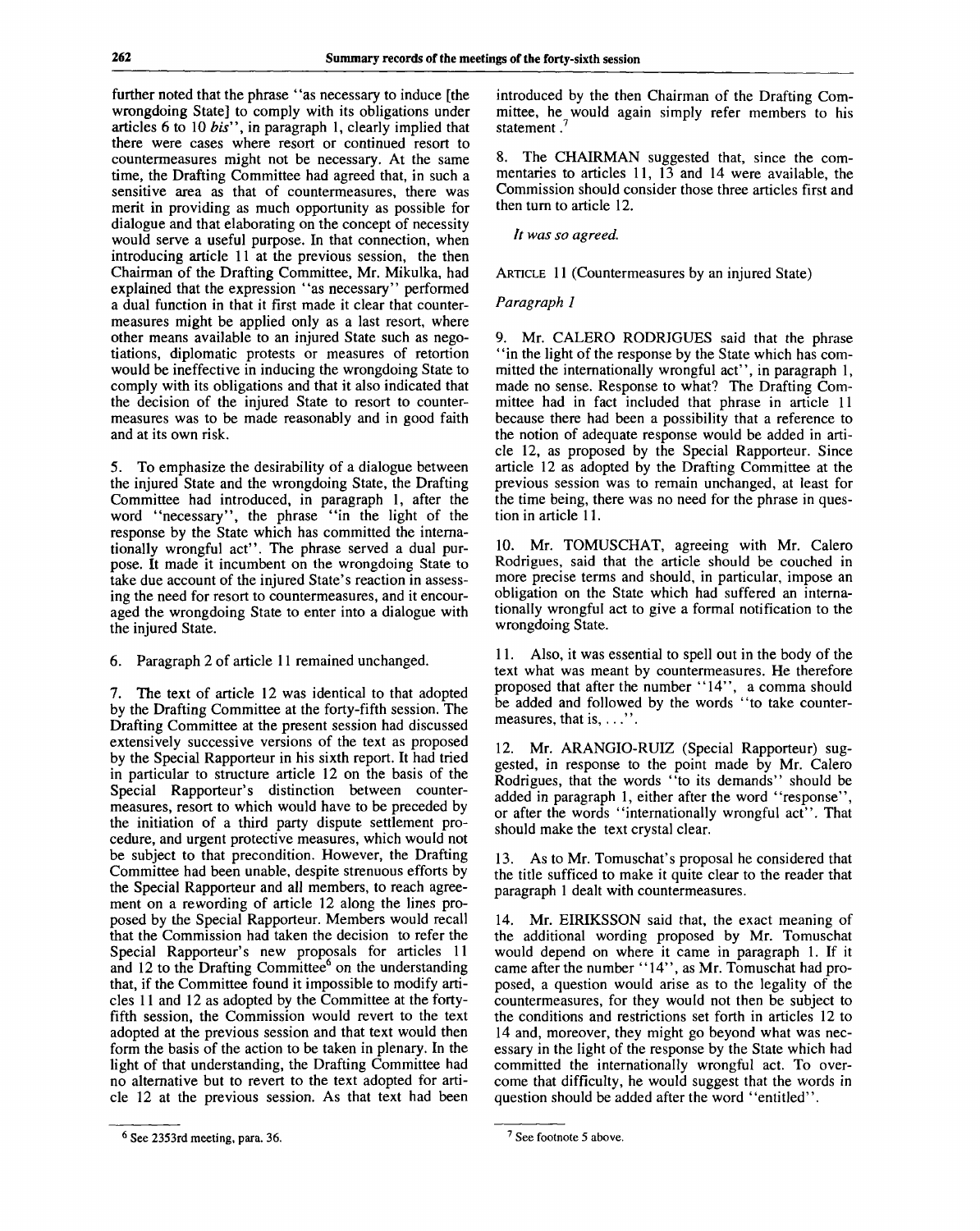15. Mr. TOMUSCHAT said that Mr. Eiriksson's suggestion was acceptable.

16. Mr. PAMBOU-TCHIVOUNDA suggested that the words "that is" should follow the clause reading "subject to the conditions and restrictions set forth in articles 12, 13 and 14".

17. Mr. BOWETT (Chairman of the Drafting Committee) supported the suggestion.

18. Mr. AL-BAHARNA said that paragraph 1 would read better if the phrase "subject to the conditions and restrictions set forth in articles 12, 13 and 14" came at the very end of the paragraph.

19. Mr. ARANGIO-RUIZ (Special Rapporteur) said that Mr. Eiriksson's point was well taken. Mr. Pambou-Tchivounda's proposal might be acceptable in the case of the French version, but in the English version the words "to take countermeasures, that is" should come after the word "entitled"; otherwise, the sense of the clause "subject to the conditions and restrictions set forth in articles 12, 13 and 14" would be altered.

20. The CHAIRMAN noted that a consensus of opinion seemed to be emerging in favour of Mr. Tomuschat's proposal as amended by Mr. Eiriksson.

21. Mr. ARANGIO-RUIZ (Special Rapporteur) reiterated that the words "to its demands" could be inserted after "response", in the English version.

22. Mr. CALERO RODRIGUES said that the Special Rapporteur's suggestion partly resolved the problem, but it was still not clear to what "demands" the amended text was referring. Nevertheless, the entire text was scarcely a model of good drafting and he would have no objection to the proposed amendment.

23. The CHAIRMAN said that the suggested amended version of paragraph 1 of article 11 would read:

"1. As long as the State which has committed an internationally wrongful act has not complied with its obligations under articles 6 to 10 *bis,* the injured State is entitled to take countermeasures, that is, subject to the conditions and restrictions set forth in articles 12, 13 and 14, not to comply with one or more of its obligations towards the State which has committed the internationally wrongful act, as necessary in the light of the response to its demands by the State which has committed the internationally wrongful act in order to induce it to comply with its obligations under articles 6 to 10 *bis."*

24. Mr. GÜNEY asked whether it would not be better, in the French version of paragraph 1, to avoid the expression *c'est-a-dire,* which seemed inappropriate in a legal text.

25. Mr. PELLET said that he was not happy with the wording of the English version. Nevertheless, it was important to maintain the greatest possible consistency between the English and the French.

26. The CHAIRMAN suggested that the words *c'esta-dire* should be replaced by the more elegant expression *a savoir,* in the French version.

*It was so agreed.*

*Paragraph 1, as amended, was adopted.*

27. Mr. PELLET said that he had deliberately waited until paragraph 1 had been adopted before speaking on a matter about which he had strong feelings. He was hostile to paragraph 1 in the form in which it had been adopted because, like Mr. Calero Rodrigues, he found it extremely badly drafted. There was also a deeper substantive reason for his hostility. It was his belief that countermeasures must be authorized only in exceptional circumstances. Yet all too often, articles 11 to 14 seemed to be drafted in precisely the opposite spirit, starting from the principle that countermeasures were lawful and going on to establish exceptions to that principle. He thus had a very fundamental general reservation regarding the articles on countermeasures. It was not his intention to oppose them at the present session, since he felt unable to take a final position on them until article 12 which, in his view, the Commission was not yet in a position to discuss—had been adopted. Only then would he be able to ascertain whether what were at present his reservations concerning article 11 would be transformed into active opposition. If article 12, when adopted, imposed firm and precise limits on the right to take countermeasures, he would not oppose it. If, on the other hand, article 12 was drafted unacceptably, his opposition would extend also to article 11. He accepted article 11 only subject to its being corrected by article 12.

28. Mr. ARANGIO-RUIZ (Special Rapporteur) said that, in the light of the reservations expressed by Mr. Pellet, which in part he shared, he too had to make a reservation. He believed that the opening lines of paragraph 1 conferred excessive power on the injured State. He had not wished to obstruct the adoption of paragraph 1. None the less, his sixth report explained concisely and clearly why he believed that wording to be wrong.

29. Mr. ROSENSTOCK said that he—and, he suspected, a number of other members of the Drafting Committee—had accepted the addition of the phrase ' 'in the light of the response by the State which has committed the internationally wrongful act" on the understanding that it was part of a compromise pursuant to which the Drafting Committee was willing to accept article 11. That wording had not been a first choice. It raised problems, and the introduction of the words "to its demands" was misleading in that it attributed a role to demands which they did not in fact possess. But perfection was the enemy of the good. The Commission was supposed to attempt to find common ground and therefore he did not press an objection to the addition of that wording. Yet that required a spirit of cooperation on the part of all those involved: not a reversion to first principles or first preferences, but rather an acceptance of a compromise package worked out by all concerned. Mr. Pellet had not been a party to that agreement.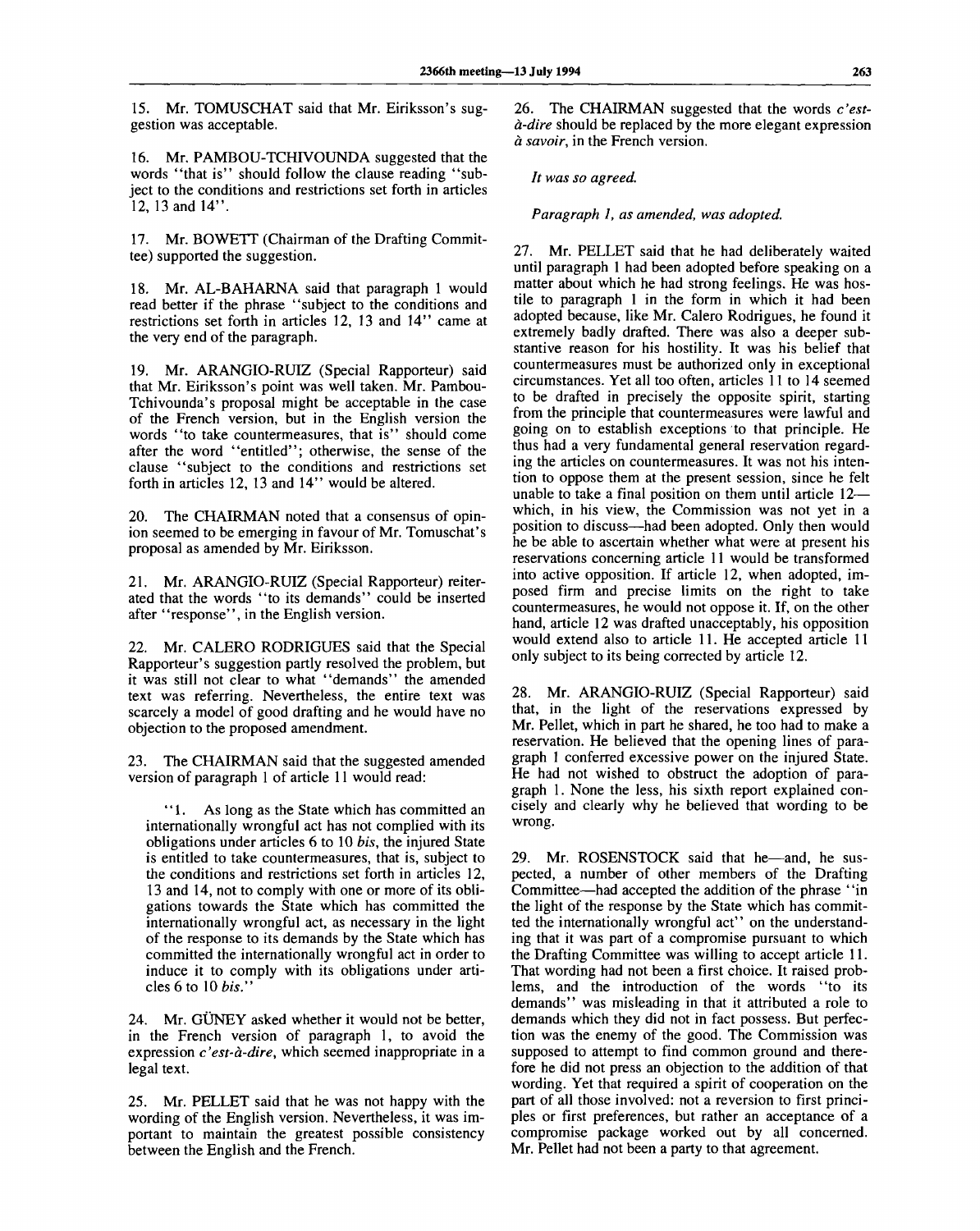## *Paragraph 2*

30. Mr. TOMUSCHAT said that paragraph 2 was unnecessary. It merely stated the obvious truth that a countermeasure could not justify a breach of an obligation to the detriment of a third State. The paragraph should therefore be deleted.

31. Mr. PELLET said that he totally disagreed with Mr. Tomuschat. Paragraph 1 gave certain rights to the State, and it was very important to specify that those rights ran counter to a general rule. Unless that was stated, there would be a very great ambiguity. He was very strongly in favour of keeping paragraph 2.

32. Mr. CALERO RODRIGUES said he agreed with Mr. Tomuschat that paragraph 2 was not necessary. He could not accept Mr. Pellet's argument. Paragraph 1 laid down that the State was entitled not to comply with one or more of its obligations towards the State which had committed the internationally wrongful act. Consequently, it was not entitled to breach an obligation towards a third State. Strictly speaking, it could be contended that paragraph 2 was thus unnecessary, but no harm would come of retaining it.

33. Mr. BARBOZA said he agreed with Mr. Tomuschat. Paragraph 2 was totally unnecessary, for the reasons already given.

34. Mr. ARANGIO-RUIZ (Special Rapporteur) said that he agreed with Mr. Calero Rodrigues, and especially with Mr. Tomuschat. If a majority of the Commission favoured deleting paragraph 2, he would be happy to accept that decision.

35. The CHAIRMAN asked members to indicate their preference by a show of hands.

# *Paragraph 2 was adopted.*

36. Mr. PELLET said that he was not hostile to the type of procedure that the Commission had just employed. However, the debate had not yet been exhausted, and fuller explanations were needed. What was at stake was more than just a problem of legal technique. The deletion of paragraph 2 that had been proposed would have been totally preposterous in the context of the law of treaties, and it seemed to him equally preposterous in the context of countermeasures. It was gratifying that the Commission was moving towards a solution of which he approved, but the reasons why it was so doing must also be made clear. Accordingly, the proposed deletion had been incomprehensible. He regretted that Mr. Calero Rodrigues had been unable to agree with the reason he had given for wishing to retain paragraph 2. It was an important reason, one to which he held to very firmly.

37. The CHAIRMAN pointed out that articles 11 to 14 had been under discussion in the Commission and the Drafting Committee for the past two years. As Chairman, he was not prepared to resume the whole round of debate, only one and a half hours before the deadline for completion of the Commission's work on the topic. In the circumstances, he could not allow the debate on every issue to be prolonged endlessly, and it had thus been necessary to take an indicative vote.

*Article 11, as a whole, as amended, was adopted.*

ARTICLE 13 (Proportionality)

38. Mr. PAMBOU-TCHIVOUNDA said that the Commission must be grateful to the Special Rapporteur for proposing the words "degree of gravity" as a solution to the problem concerning the "gravity of the internationally wrongful act". Yet he wondered whether that proposal in fact solved the problem. If assessment of the gravity of the act posed problems, assessing the degree of gravity of the act was still more problematical. How was that degree of gravity to be measured? He was concerned at the juxtaposition of the two ideas of "degree" and "gravity". Perhaps the Special Rapporteur could provide the Commission with some guidance in that regard in his forthcoming commentary, on the basis of which the Commission would be in a better position to endorse his proposal.

39. Mr. ARANGIO-RUIZ (Special Rapporteur) said that, as he saw it, "degree" was a quantitative element, whereas "gravity" was a qualitative element. He saw no reason why the two elements could not coexist. If Mr. Pambou-Tchivounda was satisfied with that distinction, he would make the point clear in his commentary.

40. Mr. HE said that one purpose of article 13 was to prevent the dispute from escalating. However, such an escalation might be due to excessive countermeasures taken by the injured State, or to the persistence or intensification of delicts of the wrongdoing State. It was thus perhaps unfair to lay down obligations of proportionality only on the part of the injured State. If possible, article 13 should also provide for a corresponding obligation for the wrongdoing State not to take improper measures against the injured State.

41. Mr. ARANGIO-RUIZ (Special Rapporteur) said it was his impression that Mr. He was referring to countercountermeasures. Article 13 was concerned simply with countermeasures. Counter-countermeasures would possibly constitute another internationally wrongful act.

42. Mr. HE confirmed that the measures to which he had referred were indeed counter-countermeasures.

*Article 13 was adopted.*

ARTICLE 14 (Prohibited countermeasures)

43. Mr. TOMUSCHAT said that he endorsed the text of article 14. As to the commentary there was a difference between rights which could not be affected by countermeasures and rights which could not be affected by a State in a situation of emergency. The two cases were not the same. But he agreed in essentials with the commentary, in which the Special Rapporteur rightly referred to a "core" of human rights. That was the interpretation to be given to the formula "basic human rights".

*Article 14 was adopted.*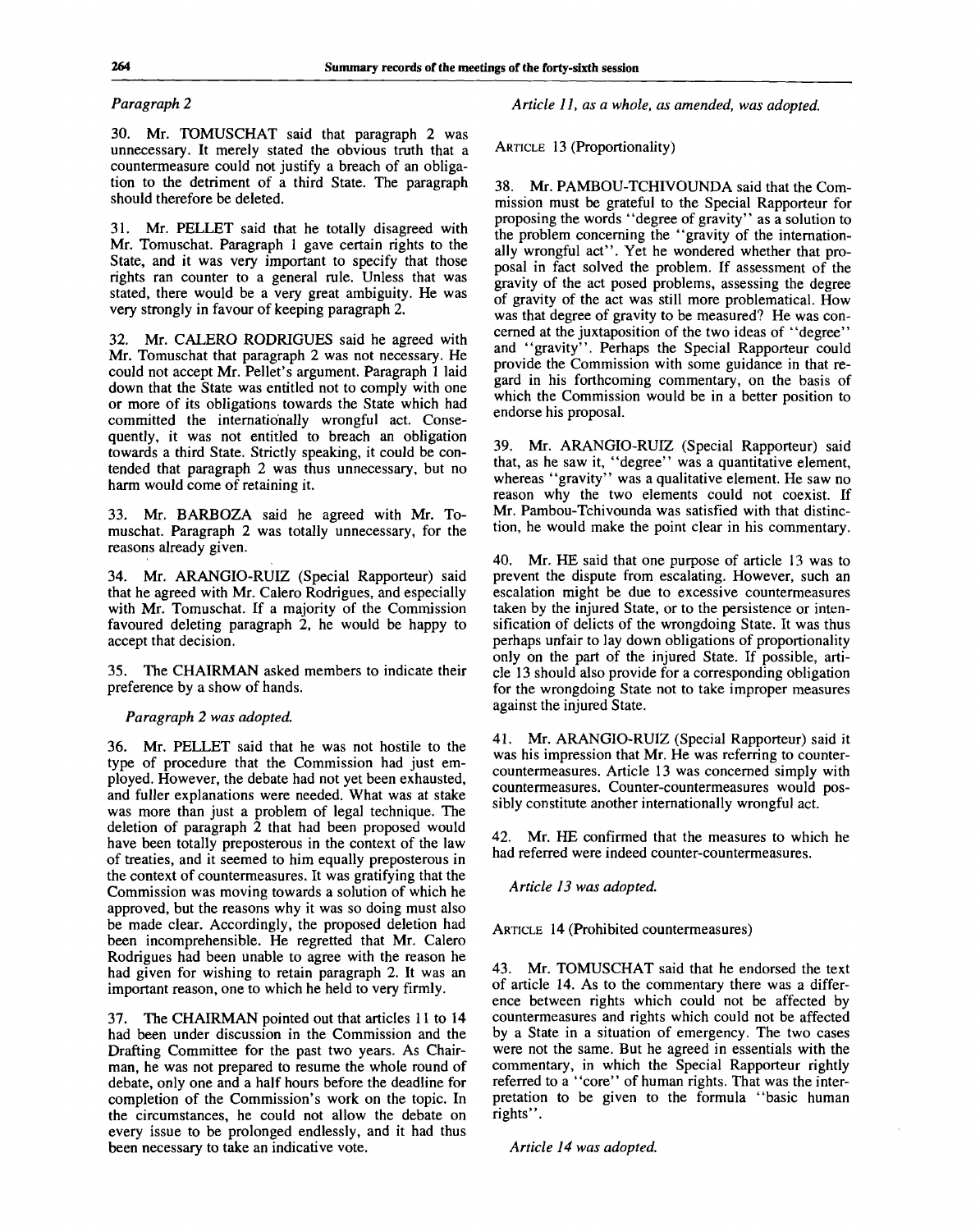ARTICLE 12 (Conditions relating to resort to countermeasures)

44. The CHAIRMAN said that, as stated by the Chairman of the Drafting Committee (para. 7 above), the Commission had decided to refer the Special Rapporteur's new proposals for articles 11 and 12 to the Drafting Committee, on the understanding that, if the Drafting Committee found it impossible to modify articles 11 and 12 as adopted by the Committee at the forty-fifth session, that text would form the basis of the action to be taken by the plenary. In the light of that understanding, the Drafting Committee had referred article 12 back to the Commission. He invited the Special Rapporteur to give his views on the situation with regard to the article.

45. Mr. ARANGIO-RUIZ (Special Rapporteur) said that it was of course now too late to resume the debate on article 12. As Special Rapporteur, he felt obliged to explain, however briefly, why he strongly objected to the version of the article appearing in document A/CN.4/L.501.

46. He trusted that everyone understood that article 12 related to that most central issue of the law of State responsibility, namely, the relationship between the right to take countermeasures on the one hand, and dispute settlement obligations on the other. The drawbacks of unilateral countermeasures had been so effectively and realistically denounced in the debate in the Sixth Committee at the forty-seventh session of the General Assembly that there was no need to devote further time to discussing them. The unilateral character and possible arbitrariness of countermeasures represented a constant threat to the principle of the sovereign equality of factually unequal States and to the requirement of Article 2, paragraph 3, of the Charter of the United Nations, that international disputes should be settled in such a manner that not only the exigency of peace but also the exigency of justice should be satisfied. That was why a former member of the Commission, Mr. Shi, had gone so far as to suggest at the forty-third and forty-fourth sessions that countermeasures should not be recognized by the Commission as lawful means of redress of international tort.

47. Since the Commission had rightly thought it impossible to renounce countermeasures, as proposed by Mr. Shi, as a means of enforcement of international obligations, article 12, as he had proposed at the forty-fourth  $s$ ession,<sup>8</sup> had been intended to bring in the only possible corrective to the drawbacks of an uncontrolled system of countermeasures. The only conceivable corrective was the rule that available settlement means should be resorted to first, meaning prior to resort to countermeasures.

48. For him, it had not been a pipe-dream. It was not only the inescapable consequence of the drawbacks of countermeasures denounced in the General Assembly at its forty-seventh session; it had already been the solution proposed by the previous Special Rapporteur,

Mr. Riphagen, in article 10 contained in his fifth report,<sup>9</sup> in which he had spoken precisely, going beyond the language which he (Mr. Arangio-Ruiz) had proposed at the present session, of exhaustion of available dispute settlement procedures. That line had also been approved by the Commission in 1985 and 1986, just as it had been approved again by a decisive majority of the present members of the Commission since about 1992. Both Mr. Riphagen's and his own proposals had been referred to the Drafting Committee and a great majority of the Drafting Committee at the forty-fifth session of the Commission—as clearly stated by the then Chairman of the Committee in his presentation of the article at that session—had declared themselves in favour of the principle of prior recourse to dispute settlement means.

49. How things had developed in such a way since the previous year that the Commission was now confronted with the present situation he preferred not to argue. However, of course, like everybody else, he could see the cause very well. But he would leave that aside for the time being. The essential point was that the Commission was confronted with a text—that of the Drafting Committee proposed at the forty-fifth session—that was of a nature to set aside, by the choice of a minority of the members, any idea of prior resort to dispute settlement means.

50. Following the previous year's experience, he had proceeded towards the end of 1993 to a drastic wateringdown of the proposal made in his fourth report,  $10$  to say nothing of the 1985 proposal. In early 1994 he had submitted a new draft of the article, briefly and clearly explained in chapter I, section D, of his sixth report. In particular, the new text had done two things: first, it had reduced the variety of settlement procedures requiring prior implementation. Secondly, and most importantly, it had clarified the concept of the provisional, interim measures that would escape—to the satisfaction, he believed, of the "conservatives"—the prior recourse to the settlement procedures requirement. That wateringdown had been acknowledged by a decided majority of the Drafting Committee at the present session, a majority which again—the point must be stressed beyond any possible doubt—had expressed in principle its favour for the prior resort to dispute settlement requirement. Again, however, the principle had been set aside *in concreto* in the resulting text.

51. Confronted with what he perceived as an article in which the minority view had prevailed, namely article 12 as set out in document A/CN.4/L.501, he had circulated the previous day his latest proposed version of article 12. In view of the late hour, he was not suggesting that the Commission should debate the matter immediately. Nevertheless, the issue was too crucial to the future of the law of State responsibility and the law of dispute settlement for it to be lightly set aside. He was proposing, then, that the Commission should postpone consideration of article 12 until the next session. The article would thus benefit from a more extensive review than it

<sup>&</sup>lt;sup>8</sup> For the text of draft article 12 proposed by the Special Rapporteur, see *Yearbook. . . 1992,* vol. II (Part One), document A/CN.4/444 and Add. 1-3; and ibid., vol. I, 2273rd meeting, para. 18.

<sup>&</sup>lt;sup>9</sup> For the texts of draft articles 6 to 16 of part two referred to the Drafting Committee, see *Yearbook... 1985,* vol. II (Part Two), pp. 20-21, footnote 66.

<sup>&</sup>lt;sup>10</sup> See footnote 8 above.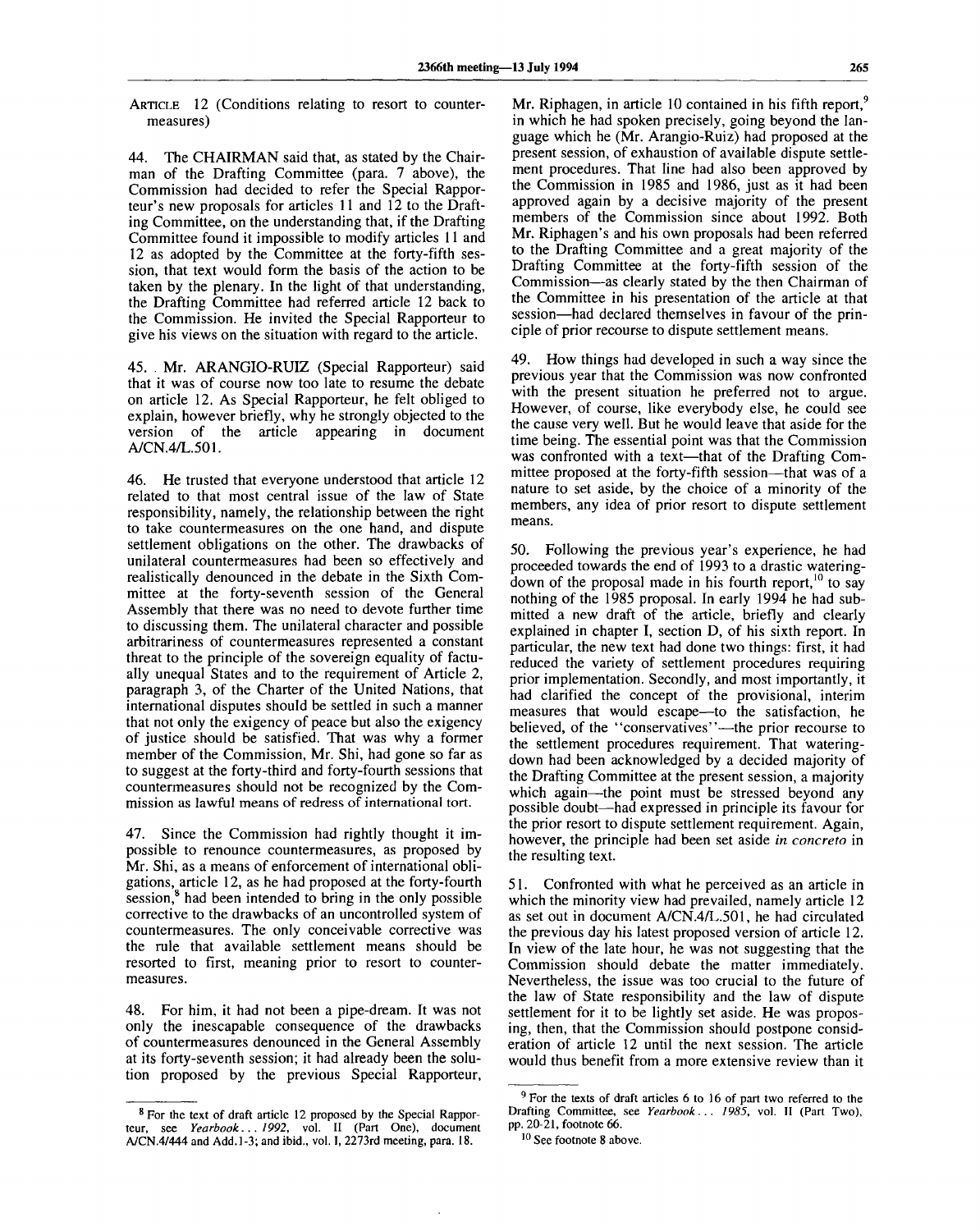had had in the Drafting Committee, which had only been able to devote three meetings to what he considered to be one of the central issues of State responsibility.

52. In respect of article 12, he was mainly concerned about the consequences of adopting either the version proposed by the Drafting Committee at the forty-fifth session or any of the versions worked on by the Drafting Committee at the current session, all of which he found unsatisfactory.

53. Once adopted on first reading, draft articles served as one basis for developing international law. Although not considered as binding legal enactments, the draft articles by the Commission were frequently seen as important elements in determining *opinio juris* about *lex lata* or *lex in fieri* and in establishing policy with regard to *lex ferenda.* An example of the impact of the Commission's work was provided by a recent lecture given by Mr. Tomuschat at the Academy of International Law. In discussing the enforcement of international law, Mr. Tomuschat had noted, not without implied approval, that the Drafting Committee had recently confirmed the traditional position, notwithstanding many reservations of members of third world countries in particular. The "traditional position" was that international law should be enforced by unilateral countermeasures, the dangers of which Mr. Tomuschat failed to recognize in his lecture.

54. In his view, the question was whether the Commission actually wished such implications to be drawn from article 12 by scholars, practitioners, judges and arbitrators? Did it feel compelled to make a final decision with regard to article 12 at the present session or would it not be wiser to leave the question aside for one year, allowing time for mature reflection? Given the time it would take to complete the second reading of the articles on State responsibility, the Commission might not review article 12 again for several years: did it really want to be represented during that entire period by article 12 in one of its existing versions? Would such a text be of any help at all in elaborating the law of countermeasures and dispute settlement? Would it not irremediably hamper progressive development?

55. One could still read scholarly works which revived, wholly or in part, Kelsen's notion that there was no such thing, in international law, as an obligation to make, and a right to obtain, reparation and that such a right and obligation derived only from an agreement following the application of reprisals, namely countermeasures.<sup>11</sup> Fortunately, that view had been rejected by the Commission in the draft articles on State responsibility that had been adopted thus far. But, if countermeasures were, as seen by the Commission, the means of enforcing legal obligations and rights, why should they not be subject to a minimum of juridical control? In that connection, he referred again to Mr. Tomuschat's recent lecture in which he had stated that it was true that a legal device which was not embedded in a wider framework of rules and mechanisms that restrain unilateral action, bringing disputes under community discipline, risked indeed to open up a battlefield where soon political power would prevail. Under the constitution of a system of governance, there should be some institutions entrusted with safeguarding the interests of the community at large which would be jeopardized by any conflict that got out of hand. Thus, Kelsen's line of reasoning looks like a makeshift defence of international law *faute de mieux et jusqu'a nouvel ordre.* This was the position taken by Mr. Tomuschat in his lectures.

56. As to *fajute de mieux,* the position taken by Mr. Tomuschat, in his view something better did, in fact, exist in the international system: the judge, the arbitrator and the conciliator. Why then should a Commission, dedicated by its statute to the progressive development of the law, not give consideration to the role of such agents, at least as a corrective remedy, if not a substitute, for unilateral countermeasures? And in what sense *should jusqu'a nouvel ordre* be understood—until there was a world government or until the international community was really organized? But how could the Commission contemplate the idea of an organized international community and at the same time refuse to incorporate the obligation of prior resort to dispute settlement in article 12?

57. He wished to conclude by renewing his plea for the Commission to defer consideration of article 12 until the next session.

58. The CHAIRMAN said that, as he understood it, if the Commission were to endorse the proposal made by the Special Rapporteur, it would then be inviting the Sixth Committee and Governments to comment on articles 11,13 and 14, on countermeasures contained in part two of the draft articles on State responsibility, but not on article 12.

59. Mr. ARANGIO-RUIZ (Special Rapporteur) said that precedents existed for such a procedure: the Commission had, on one occasion, adopted one single article on State responsibility during its entire session.<sup>12</sup>

60. The Commission could simply send articles 11,13 and 14 to the General Assembly, informing it of the Commission's decision to postpone consideration of article 12. The Sixth Committee, which had at the fortyseventh session of the General Assembly in 1992 expressed vehement objections to countermeasures, would certainly understand that the Commission wished to devote more time to that crucial issue.

61. Mr. BOWETT (Chairman of the Drafting Committee) said that some members of the Commission, including himself, were doubtful about the wisdom of sending to the General Assembly a set of articles on countermeasures without article 12, which was in fact the key provision. He had thought, therefore, that it might be useful for the Commission to have before it the last version of article 12 on which the Drafting Committee had been working before it had run out of time. That version had been distributed to members.

<sup>11</sup> H. Kelsen, *Peace Through Law* (Chapel Hill, University of North Carolina Press, 1944).

<sup>12</sup> See *Yearbook . . . 1985,* vol. II (Part Two), p. 24.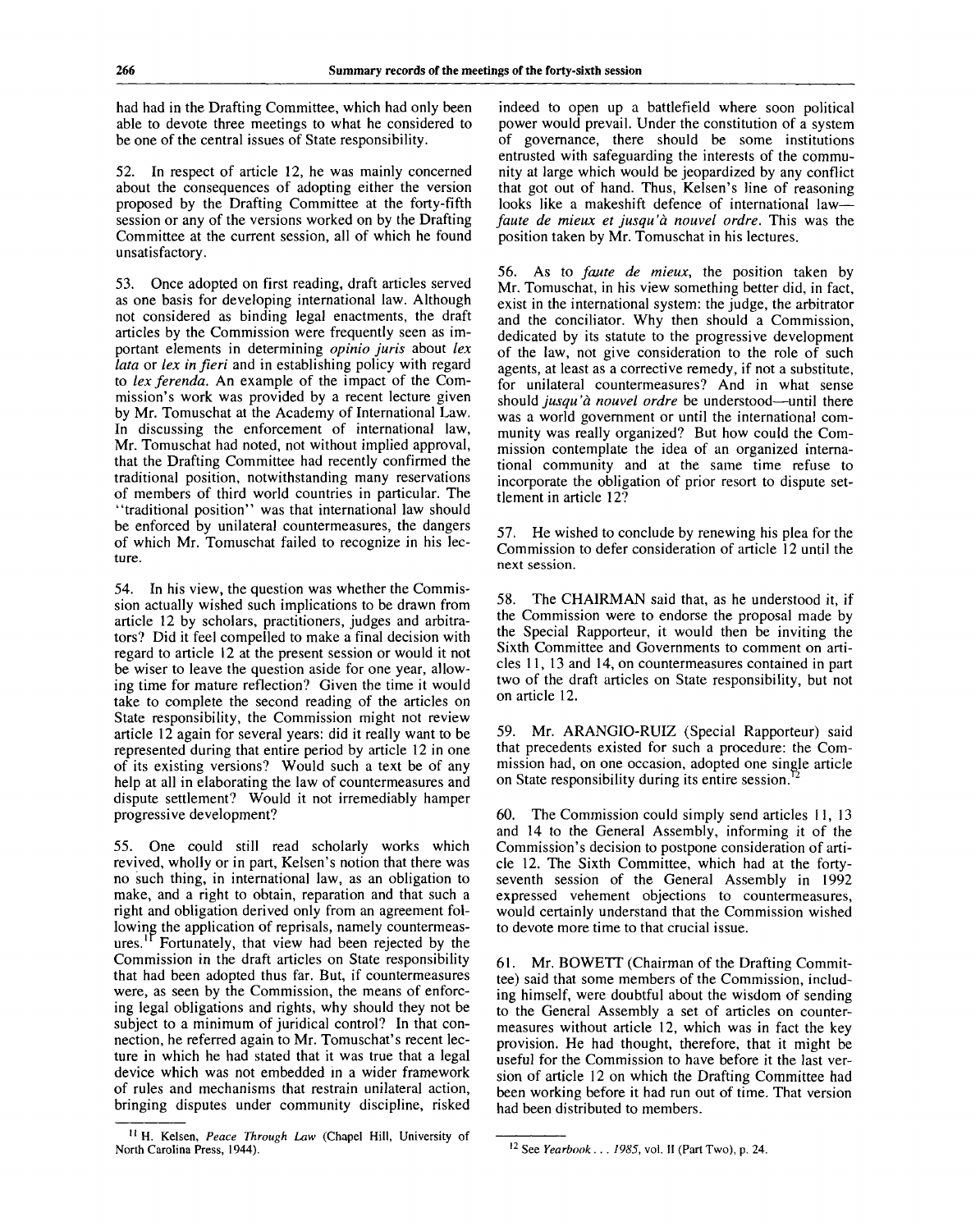62. Mr. BARBOZA said that the Commission was not really in a position to consider a draft article which had not been adopted by the Drafting Committee.

63. He himself was convinced by the Special Rapporteurs' arguments. Article 12 already had a long history; postponing consideration for one more year would not make a great difference. Moreover, it was true that articles adopted by the Commission did have an impact on the legal community; ICJ, in the case concerning *United States Diplomatic and Consular Staff in Tehran<sup>13</sup>* for example, had found support in the Commission's reasoning in part one of the draft articles on State responsibility.

64. He was in favour of deferring consideration of article 12. The Commission could transmit articles 11, 13 and 14 to the General Assembly, while explaining that it reserved the right to revert to article 11 if necessary.

65. Mr. ROSENSTOCK said that, unlike Mr. Barboza, he had found the arguments put forward by the Special Rapporteur singularly unconvincing. The allegation that article 12 had been considered in haste was completely unfounded. The Drafting Committee had spent many hours considering the article and had produced a text for it. That text had been before the Commission for a year. The failure to arrive at a satisfactory compromise could certainly not be attributed to a cursory review of the issue.

66. The contention that article 12 presented a traditional view of the law was inaccurate. The article went beyond existing law and contained the measure of progressive development that it was reasonable to expect States to accept. The statement that the article ignored dispute settlement was so inaccurate as to be ingenuous. Article 12, as it now stood, set out a clear prohibition against taking countermeasures. Under paragraph 1, an injured State could not take countermeasures unless it met the conditions under subparagraphs (a) and *(b);* and under paragraph 2, the right of the injured State to take countermeasures was subject to suspension. Those provisions constituted steps beyond existing law.

67. References to a few statements in the Sixth Committee as if they represented action by that Committee or an expression of its opinion were also misleading. He was firmly opposed to postponing consideration of article 12. The Commission had before it two versions of the article, the one contained in document A/CN.4/L.501 and the one that had just been circulated informally. His personal preference was for the former. There was nothing to prevent the Commission from considering the two alternative texts at its present session. If, by the end of the session, the Commission had failed to agree on either text, it would then have to admit to the Sixth Committee that it had been unable to find a compromise solution.

68. While he had no strong objection to sending a partial set of articles to the General Assembly, he understood the views of those who felt that part two should only be transmitted in its entirety.

69. Mr. MAHIOU said that article 12 was indeed the cornerstone of the articles on countermeasures. If, by postponing consideration until its next session, the Commission could devote more time to the article and arrive at a satisfactory compromise, he would certainly endorse that solution.

70. While it would, of course, be best to submit a complete set of articles to the General Assembly, that did not seem feasible in the time remaining to the Commission at the present session. The logical alternative was to transmit articles 11, 13 and 14, while stipulating that article 11 might be modified subsequently in light of the final version of article 12.

71. Mr. PELLET said that, although it had been close to consensus with regard to article 12, the Drafting Committee had not in fact adopted a final text. In view of the importance of the matter, it would be unwise to transmit to the General Assembly an article which had not met the formal requirements of the Commission.

72. The informal text that the Special Rapporteur had just circulated did not, contrary to what the Special Rapporteur had implied in his statement, represent a revolutionary approach to current practice. Nevertheless, he agreed with the Special Rapporteur that consideration of article 12 should be postponed, unless the Commission found a way to devote extra time to the article at the present session.

73. He could not accept article 11 definitively while article 12 was pending. If the Commission decided to transmit articles 11,13 and 14 to the General Assembly, it should be made clear that the Commission reserved the right to revert to article 11 as necessary, in the light of the final drafting of article 12.

74. Mr. THIAM said that it was the task of the Drafting Committee to elaborate and adopt draft articles. The Commission seemed to be setting a dangerous precedent by considering an article, in that particular instance article 12, that had not been adopted by the Drafting Committee.

75. As to transmitting the draft articles to the General Assembly, the least desirable choice was not to send any articles at all. The Commission could easily submit a partial set of articles while reserving the right to return to article 11 as necessary.

76. Mr. EIRIKSSON said that he disagreed with many of the points made by the Special Rapporteur, especially with regard to his description of the work done on the topic. It would be an unusual procedure to ask the Drafting Committee to reconsider its proposal in the light of the Special Rapporteur's comments. He agreed that one more effort should be made to reach agreement. The Commission should not, therefore, take a decision at the present stage to defer its consideration of the item to its forty-seventh session in 1995. He would himself be interested in hearing members' views on the question whether countermeasures could be taken before all possible other recourse had been exhausted.

77. Further to a query by Mr. AL-BAHARNA, the CHAIRMAN said that the only possibility for one fur-

<sup>13</sup>  *Judgment, l.C.J. Reports 1980,* p. 3.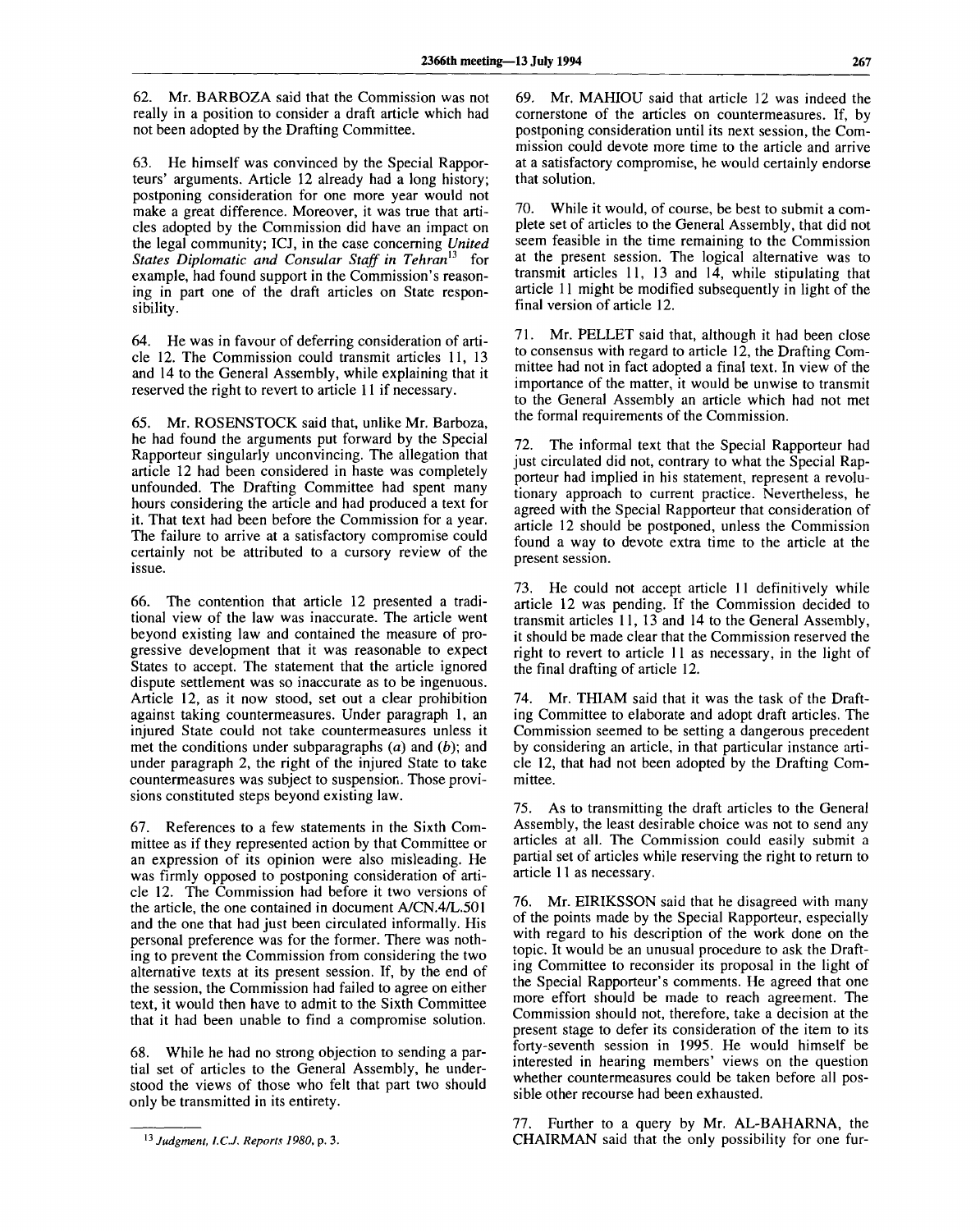ther meeting of the Drafting Committee would be in the afternoon of Friday, 15 July, and it was not certain that interpretation services would be available.

78. Mr. ARANGIO-RUIZ (Special Rapporteur) said that he understood the wish of several members of the Commission to make one further attempt to reach agreement. The Drafting Committee had been unable to reach a consensus because it had held only three meetings on the topic. What would be the position if it met again and still failed to reach agreement? The Commission needed to give the matter some thought between sessions, and at the forty-seventh session in 1995 the Drafting Committee should be given more time to consider it. In the past, the Commission had neglected the topic of State responsibility, especially in terms of the time allotted to it in the Drafting Committee, because of the priorities indicated by the General Assembly.

79. Mr. ROSENSTOCK pointed out that the Drafting Committee had submitted a report on the topic to the Commission at the forty-fifth session in 1993. The Commission had had plenty of time to consider it. Furthermore, the Drafting Committee had spent much time on article 12. Accordingly, there was no reason why the Commission should not take a decision on the Drafting Committee's text or consider a formal proposal to amend it. To defer the matter for another year would not help. If the Drafting Committee's version was not acceptable, then the Commission now had before it an alternative proposal. It would be less than responsible for the Commission not to take a decision now.

80. Mr. ARANGIO-RUIZ (Special Rapporteur) said that he did not wish to go into the merits of the matter, but like other members he had the same great appreciation of the work done and the report produced by the Drafting Committee at the previous session. However, the Chairman of the Drafting Committee at that session had acknowledged that a majority of its members preferred to have a prior dispute settlement principle inserted in article 12. That had not proved possible at the time, but progress had been made at the present session on interim measures. Therefore, if the topic was given a little more thought, he was sure that a solution could be found. Mr. Rosenstock was happy with the version proposed at the forty-fifth session; other members of the Commission were not.

81. Mr. PELLET said that, although the Commission was apparently engaged in a procedural debate as to what to do next, the underlying disagreement was on a point of substance. The situation was that many members were unable to accept the text proposed at the fortyfifth session, and at the current session the substantive debate in the Drafting Committee had not been completed. It was unreasonable to expect that just one more meeting would produce a solution.

82. Mr. CALERO RODRIGUES said that he did not entirely agree with Mr. Pellet. At the current session the Drafting Committee had been trying to reach a consensus by amending the text proposed at the previous session. He had had the impression that it was close to such a consensus, and it would be a pity to let slip the opportunity of concluding the work at the present session. The Drafting Committee should make one more attempt to reach agreement. If it failed, then obviously the matter would have to be deferred to the next session in 1995. However, he was sure that a solution was possible given good will and flexibility on all sides.

83. The CHAIRMAN said that he agreed with Mr. Calero Rodrigues. The Commission should exhaust all possibilities before deferring the matter. Perhaps the Drafting Committee should therefore meet on 15 July. There did not seem to be much enthusiasm for trying to amend the Drafting Committee's text at the present meeting.

84. Mr. BOWETT (Chairman of the Drafting Committee) said that the Drafting Committee could certainly make one more attempt, but the chances of success depended almost entirely on the attitude of the Special Rapporteur. The draft text before the Commission was the outcome of lengthy discussions involving many members, but the Special Rapporteur had withdrawn his support at the last moment and submitted his own alternative text.

85. Mr. ARANGIO-RUIZ (Special Rapporteur) said that several members of the Commission had already explained that the issue concerned two different philosophies of the relationship between countermeasures and means of dispute settlement. The point of the debate was to find a proper balance between the two philosophies, for neither one should prevail 100 per cent over the other. With some time for thought before the next session and provided a reasonable number of meetings was allotted to the Drafting Committee, a solution could probably be found. The Commission should not lose sight of the problem raised by Mr. Calero Rodrigues in the Drafting Committee at the previous session that article 12 could not be settled properly without taking into account part three of the draft. That problem could also be looked at at the next session.

86. The CHAIRMAN asked the Special Rapporteur whether he would be prepared to work on the revised text if a meeting of the Drafting Committee was arranged for 15 July.

87. Mr. ARANGIO-RUIZ (Special Rapporteur) said that he was always happy to work in the Drafting Committee, but was not at all confident that the revised text would provide a solution to the problem.

88. Mr. ROBINSON said that he had initially been attracted by the Special Rapporteur's arguments. It was clear that a majority of the members of the Commission did not support the Drafting Committee's version of article 12 and that there was no agreement to submit it to the Sixth Committee in its present form. He agreed that one more effort should be made to find a solution and he would be happy to participate in the Drafting Committee. However, there was no point in members referring continually to the text produced by the Drafting Committee at the previous session: that was to promote formalism at the expense of reality.

89. Mr. BOWETT (Chairman of the Drafting Committee) said that the Special Rapporteur had apparently answered the Chairman's question in the negative.